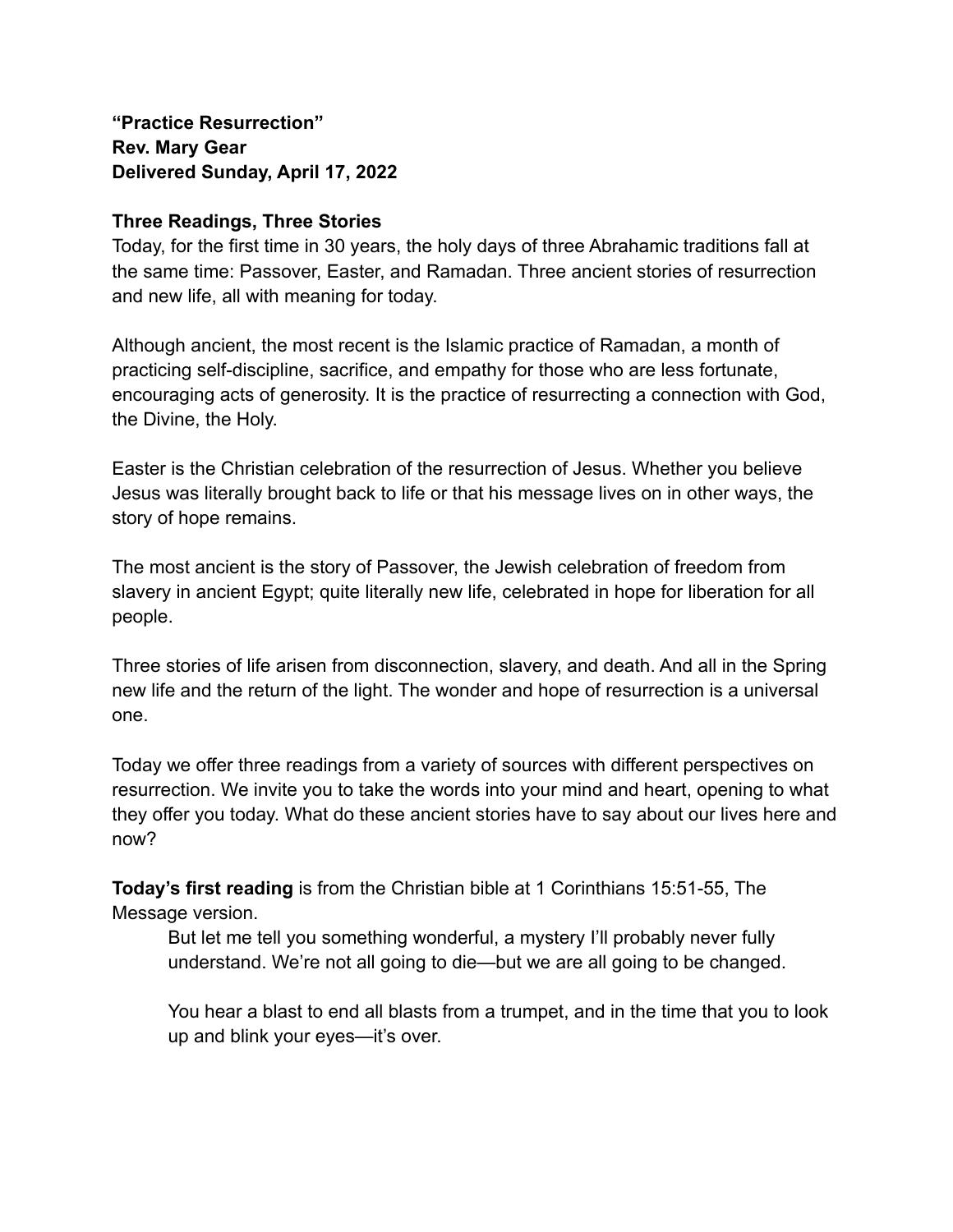On signal from that trumpet from heaven, the dead will be up and out of their graves, beyond the reach of death, never to die again. At the same moment and in the same way, we'll all be changed.

In the resurrection scheme of things, this has to happen: everything perishable taken off the shelves and replaced by the imperishable, this mortal replaced by the immortal.

Then the saying will come true: Death swallowed by triumphant Life! Who got the last word, oh, Death? Oh, Death, who's afraid of you now?

**Our second reading** invokes the Jewish celebration of Passover, titled, "It Is That Time and That Place" By Qiyamah Rahman.

Now is the time to call on the memories of the ancestors who thought they could not walk another step toward freedom—and yet they did.

It is that time and place to call on the memories of the ancestors who, when the darkness of their lives threatened to take away the hope and light, reached a little deeper and prayed yet another prayer.

It is that time and place to remember those who came through the long night to witness another sunrise.

It is that time and place to remember the oceans of tears shed to deliver us to this time, to remember the bent knees and bowed backs, to remember the fervent voices asking, begging and beseeching for loved ones sold off.

Time to remember their laughter and joy, though they had far less, and little reason for optimism, yet they stayed on the path toward a better day.

Time to hold to the steadfast hands and hearts and prayers of the ancestors that have brought us this far.

Time to make them proud and show them, and ourselves, what we are made of. Time to show them that their prayers and sacrifices and lives were not in vain and did not go unnoticed, nor have they been forgotten.

Did you not know that this day would come? Did you not know that we would have to change places?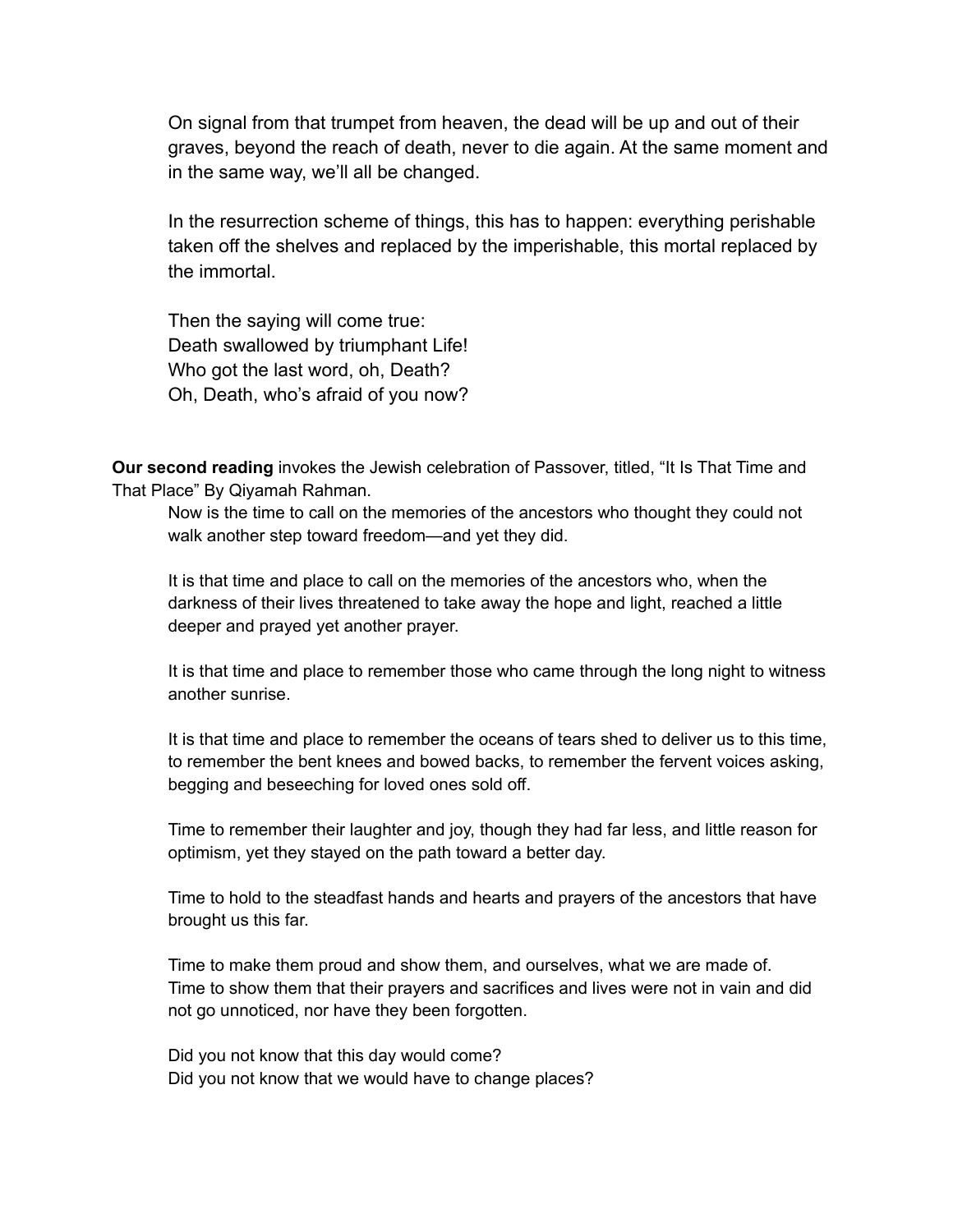Did you not know that just as our ancestors were delivered that you would also be delivered?

Have you not seen the greatness and power of the Creative Energy in the Universe called God that moves and has its being through human agency?

Have you not seen God in your neighbors' faces? In the homeless? In the battered woman? The trafficked child?The undocumented worker? The dispossessed? It is that time and that place to know that it is our turn, that we must leave a legacy for our children.

And all the children. It is that time and that place. We are the ones we've been waiting for! For that, let us be eternally grateful.

Amen and Blessed Be.

**Our final reading** is excerpts from Wendell Berry's poem "Manifesto: The Mad Farmer Liberation Front" written in 1973.

So, friends, every day do something that won't compute. Love the Lord.

Love the world. Work for nothing. Take all that you have and be poor. Love someone who does not deserve it. Denounce the government and embrace the flag. Hope to live in that free republic for which it stands.

Ask the questions that have no answers. Invest in the millenium.

Plant sequoias. Say that your main crop is the forest that you did not plant, that you will not live to harvest.

Laughter is immeasurable. Be joyful though you have considered all the facts.

Go with your love to the fields.

Lie down in the shade. Rest your head in her lap. Swear allegiance